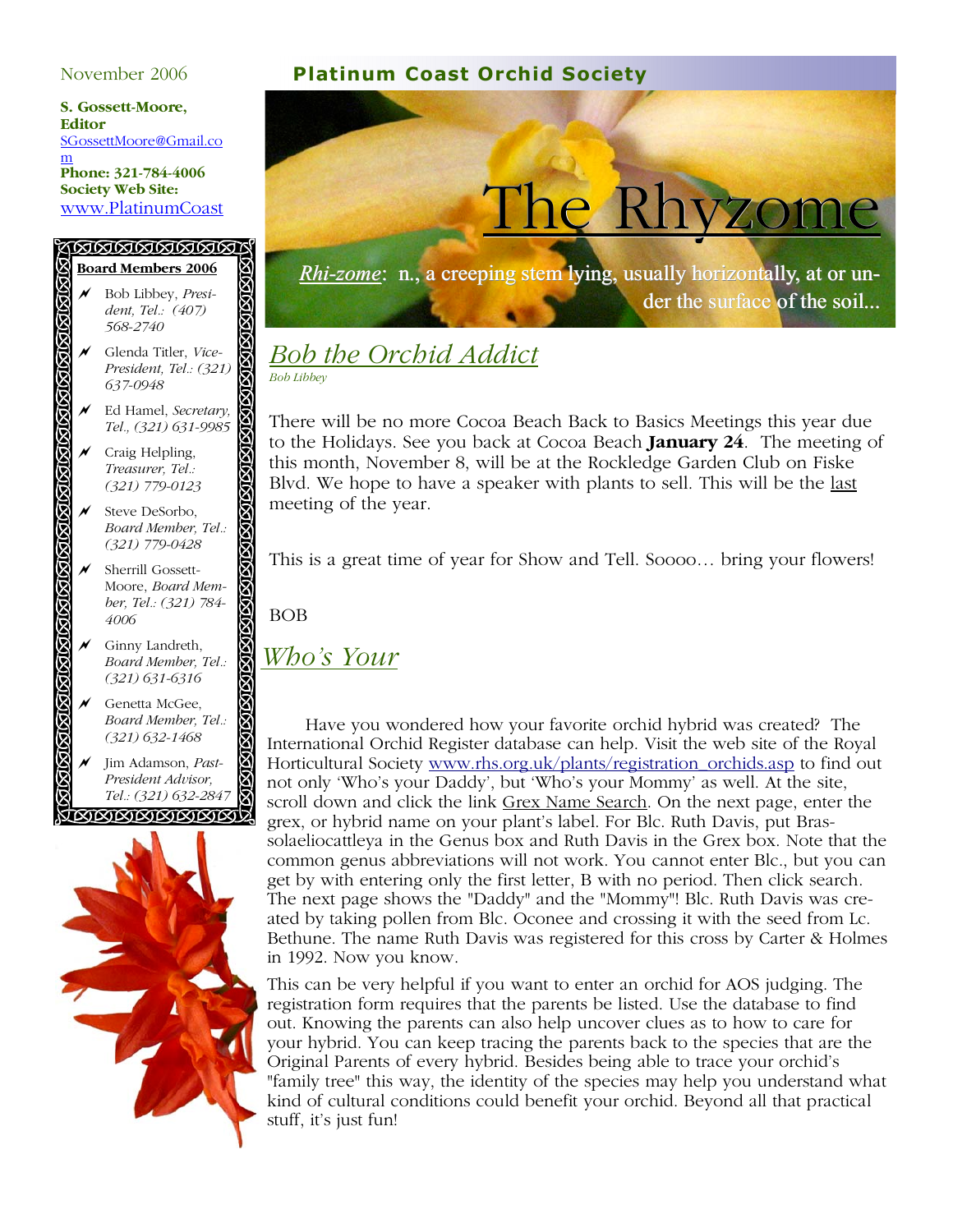

## What About Cultivars?

### *Craig Helpling*

 The web site of the Royal Horticultural Society provides a great deal of information about registered orchids in The International Orchid Register. At an orchid show, you will find established crosses that have been given a grex, or hybrid name. You will also find the latest and greatest crosses, some of which are destined to become popular, but have yet to be registered, even if their parent are. You may even find older hybrid crosses listed that have not been updated with the newer grex. (In a future article, we'll also see that some names may never be registered, a decision of the hybridizer.) But what about awarded cultivar names?

 When an orchid receives an award from the American Orchid Society, for example, the owner of the plant can add a cultivar name. Remember the Blc. Toshie Aoki used as an example on how to search the RHS web site? The actual Blc. Hawaiian Features I own was made with Blc. Ruth Davis crossed with Blc. Toshie Aoki 'Pizzaz'. The 'Pizzaz' variety, cultivar, of Blc.Toshie Aoki is very popular, but it is not distinguished from any other cultivars in the RHS database. Omit the cultivar name when searching.

 So, even though an awarded status of the parent plants is not reflected in the RHS web site, it is still interesting to see what is registered. I have learned that my Ascd. Jiraprapa crossed with V. Rasri Gold is registered as Ascda. Jakkit Gold. The Mokara Sayan x V. Rasri

# Sunshine

*Betty Adamson* 

Our deepest sympathy is extended to Penny Clements on the loss of her mother and to Alan Gettleman on the loss of his mother, who frequently accompanied Alan to the Society functions.

 Continuing get well wishes are sent to Craig Helping and Alan Gettleman, also David and Judy Carmelli, our "Sew Special" members. We were happy to have Ruth Larson back with us at the Cocoa Beach meeting .

 Rosa Blair, way up in Alabama, is active in the Society there. Rosa says they are not as busy as we are! She sends her best wishes to the members, and hopes to keep her orchids warm since the cold is approaching. We welcome her back as a paid-up member.

 *Lost and Found*: Flossie Staton is looking for a stainless steel serving spoon, "lost" at the picnic in October. If found, please return!

 *Belated Thanks* : Thank you to Charlie Bishop & Don Kelly and for the wonderful "Masquerade of Orchids" photos. Be sure and check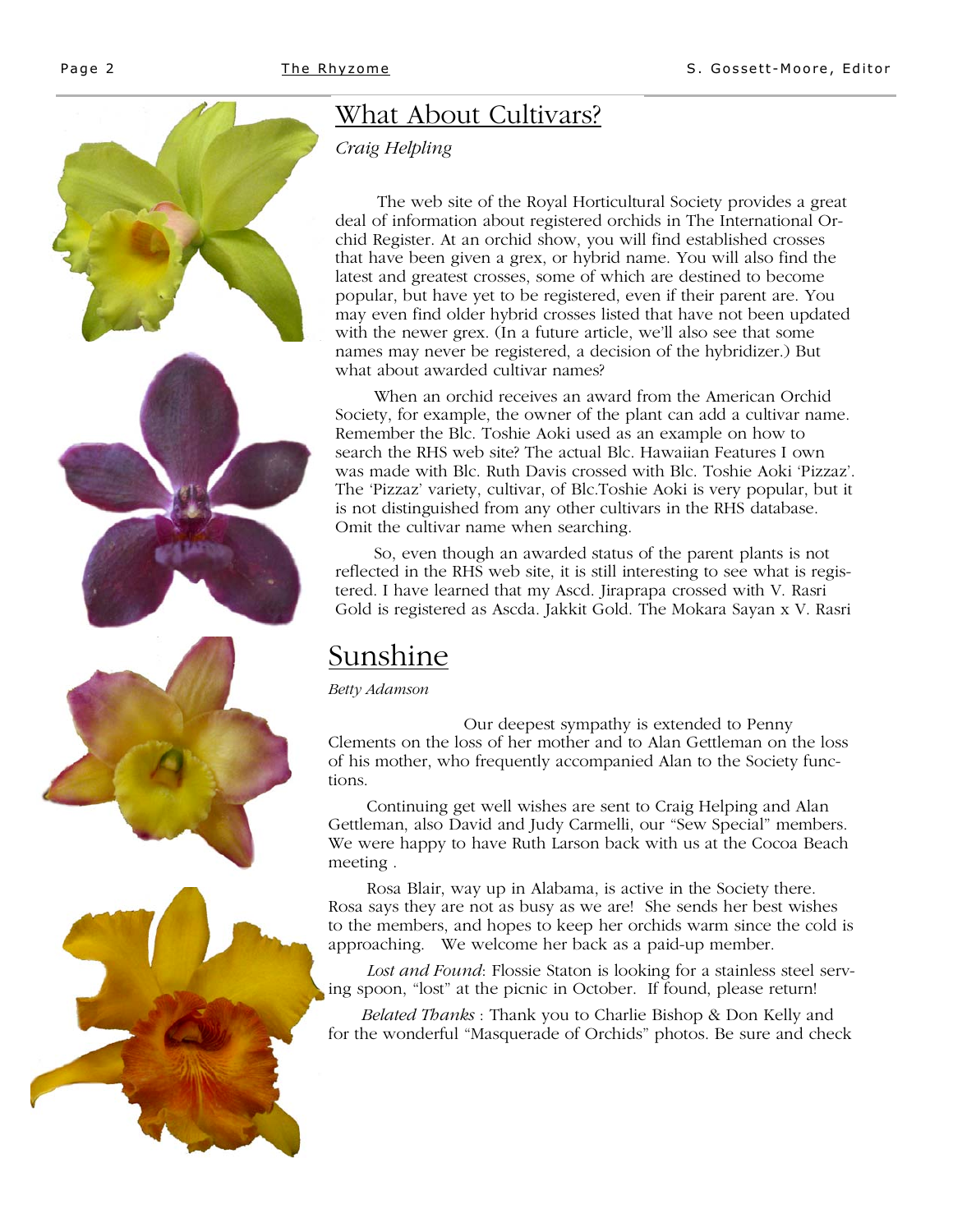### "Falling For Orchids:" The Fort Pierce Show

 The Society's exhibit at Ft Pierce was beautiful and won second place—almost the first, based upon overheard discussions!!

 The nine blue ribbons, nine red ribbons and three yellow ribbons were won by the following members who entered their plants: Betty & Jim Adamson, Charlie Bishop, Penny Cements, Judy Driver, Don Kelly, Bob Libbey, and Glenda Titler. Those members helping with set-up were: Jim, Penny, Judy, Bob & Glenda & Antonina Hajdaj. Penny and Betty accomplished the registration and name tags. Elizabeth Libbey and granddaughter were the "go-getters."

clout, so hopefully as many as possible will support the show ex-<br>Congratulations Winners: "Back into Town" for our lunch, since we were way out at the fairgrounds!! The Show was extremely well attended, in spite of the location. (The Fort Pierce Civic Center was destroyed by hurricanes, so they had to cancel the past two years shows.) Helping with tear down were: Jim and Betty Adamson, Penny Clements, Judy Driver, Glenda and Junior Member, Justan James with sister, Brittani. Thanks, many thanks to all who helped in any way and a special thanks to Jim for transporting all the paraphernalia on his truck. Remember it is the Societies who sponsor the Shows, there are only a few of us who still have their AOS Show **hibits when they have the opportunity.** 



- Lyle and Dolores Schultz
- **Wendy Benison**

 Penny Clements received an AOS award, an Award of Merit worth 80 points, on her plant: (Den. Burana Green x compactum) 'Striped'.

 Betty & Jim Adamson received an AOS award, an Award of Merit worth 80 points, on their plant: Lc Ann Follis x aclandiae.

 Since both plants are crosses, they will get to name their plants and Betty Adamson has already given hers a varietal… Betty Anne!

 In addition to the AOS awards, Jim Adamson received the following:

Best Cattleya Alliance: Blc Goldenzelle 'Lemon Chiffon"

Best Cymbidium Alliance: Cym Ivy Fung

Best All Other Genera: Cycd Taiwan Gold

 We all enjoy our orchids and especially the fantastic blooms but one must be reminded if you ever expect to get an award of any kind, you MUST take them to judging. The judging team will not be visiting your backyard or greenhouse!! Even if they do not win, it is rewarding to have others, "Ooh," and, "Aaah," over something they especially appreciate.